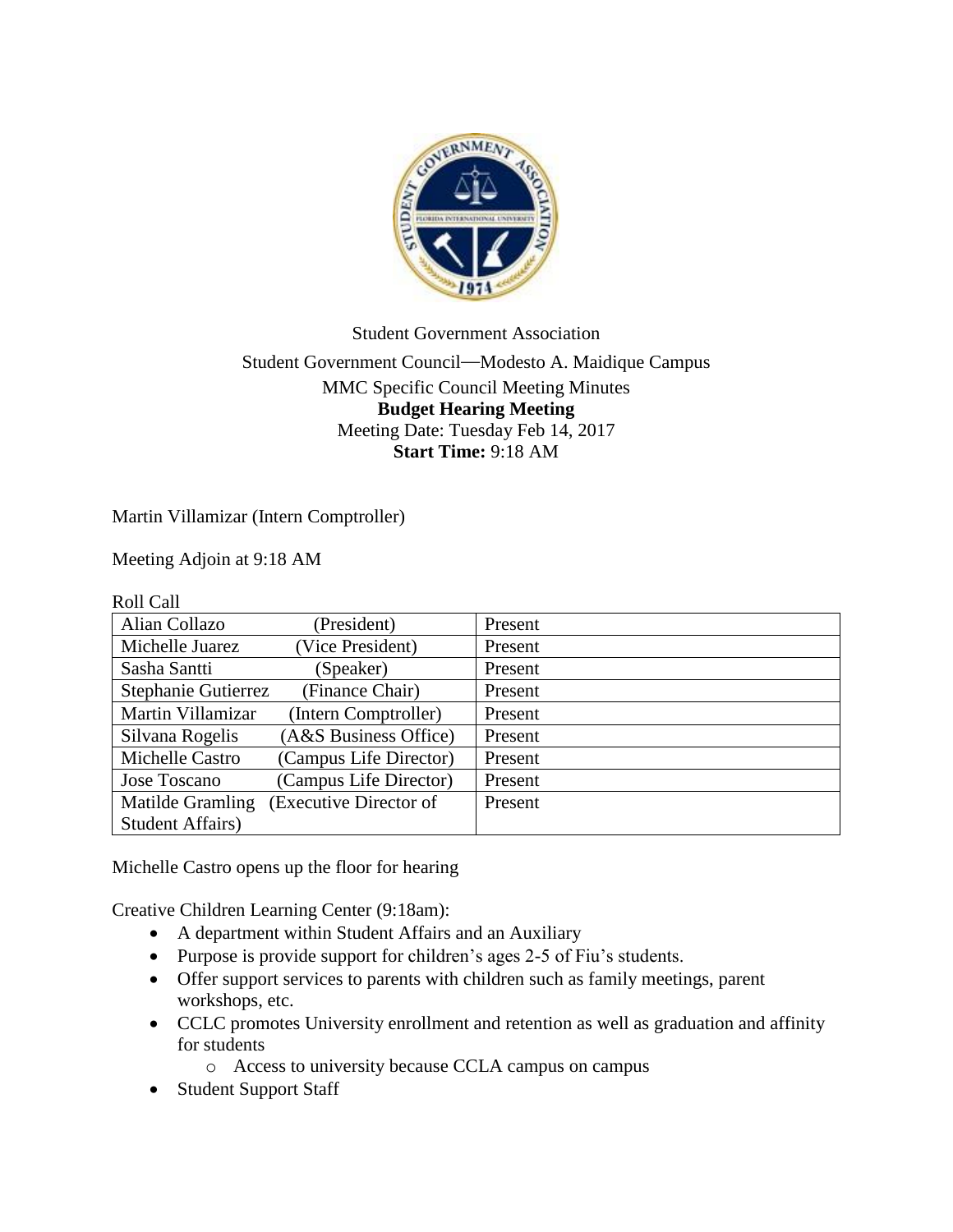- Requesting
	- Winter Festival Event
		- o Would like to order of 15 tons of snow
	- Student Support Staff Work program request
		- o Student/Teacher Aide program objectives
		- o On campus employment opportunity
	- Online Request
		- o Online Early Childhood Educational Webinar Series
		- o Parents can access the website at any time
		- o Students can use this for outside court time
- Ouestions at 9:28am
	- o Michelle: What are you requesting for the Winter Festival Event? For 15 tons of snow.
	- o Alian: How many of the six employees in the Teacher Aid Student are students? All six employees are students.
- End at 9:30am

Multi-faith Council (9:31)

- Requesting
	- o more brochures for Jewish Students
	- o tables to more attractive to students
	- o a new Hundi Logo on the tent for outdoor recruiting
	- o to do anti-segmentations
	- o Help with the Lent retreat in the beginning of March, in order to help students pay less for an entrance fee.
	- o BCM is requesting money for a monthly event where students ask about the Christian faith; the money will go towards a DJ and food. Any remaining money will go towards the Block Party in Easter.
	- o Funds for more Jewish events
- Ouestions 9:36am
	- o Alian Collazo: What can SGA do so that Multi-Faith council attends weekly Cabinet meetings? Was not made known of Cabinet meeting and will follow up.
- Ended at 9:39am

Council of Student Organizations (10:00am)

- \$422,000 including overhead
- \$81,450 (Internal Budget)
- \$250, 000 (Organization Basic Funding)
- \$80,000 for Special Allocations
- \$239 clubs register right now, requesting \$11,000 more for basic funding for
- Basic Funding
	- o Guaranteed for students to register
- Has increase in the number of allocated basic funding because of students doing more events on campus.
- Fall 2016: 803.25 hours of community serve completed by students
- CSO General Meeting= 1512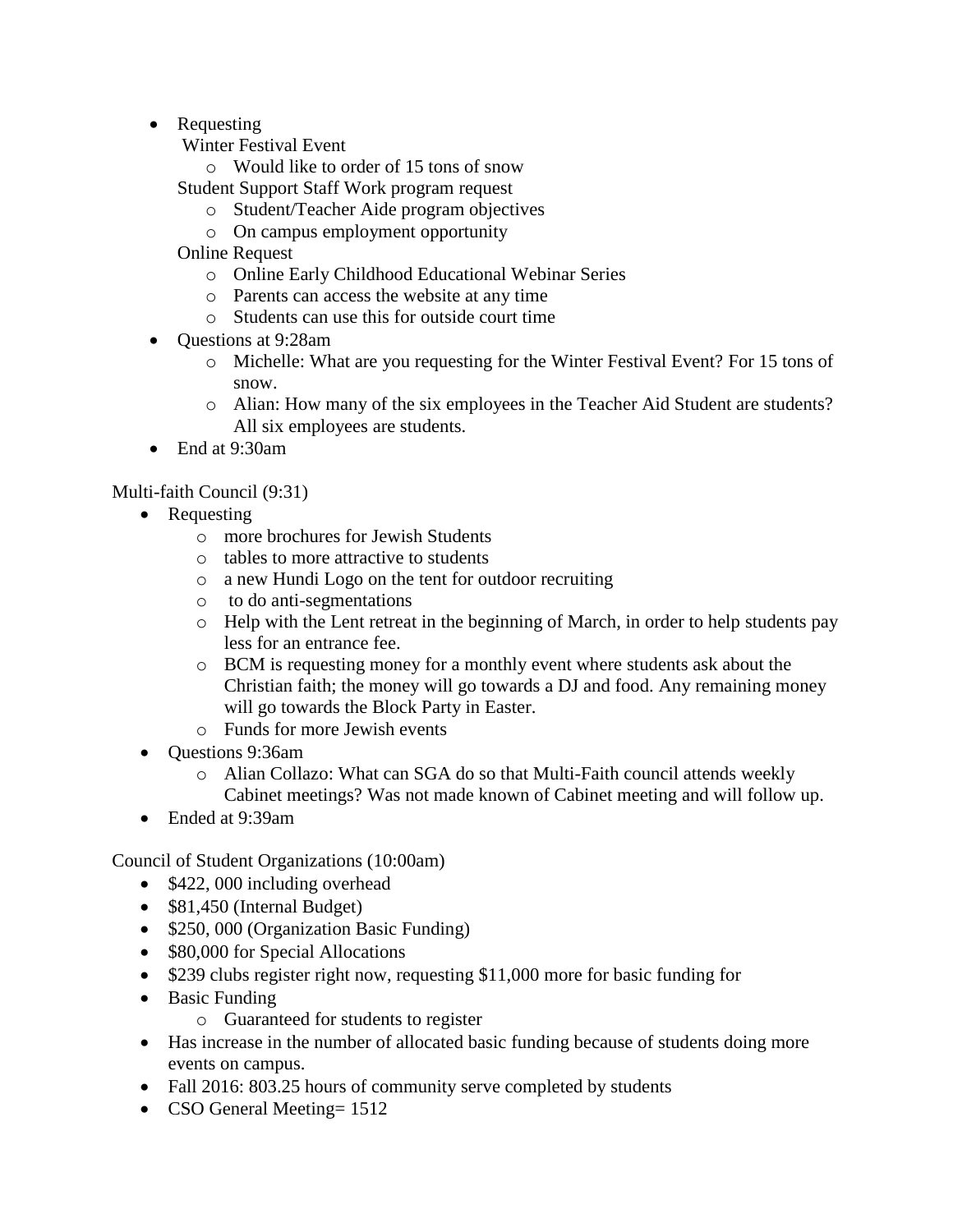- Fall Club Fair=5724.51
- Questions at 10:05am
	- o Martin: What do you do with money that does not go to registered clubs? Any money not spent by clubs is reallocated to Special Allocations.
	- o Alain: How much would be a comfortable to fund if S.G.A cannot fund the full 20,000? \$10,000 would be comfortable spot
	- o Jose: Where is the request for AG? We formally put AG in our budget
	- o Alian: What is a comfortable price for the cost of Executive Board allocation if we cannot meet \$19,000? If we get the tin in order to provide money for Special Allocations groups.
	- o Michelle: How would you be streaming for the online request fair? We would stream workshops on our website
	- o Michelle: How many workshops would you like to fund? 12 workshops we would be able to stream
- Ends at 10:11

## Model UN (10:18am):

- Known as Academic Debate team
- 33 to 35 members are currently enlisted; the goal is to get over 50 students.
- Bring High School students to campus for debates.
- F.I.U is  $2<sup>nd</sup>$  recognized in the nation
- Requesting
	- o To take 12 students to the national conference instead of 10 students like they did in the fall
	- o To attend World Mu in Madrid next year.
- Half of the members are from the school of SIPA
- Questions10:23am
	- o Sasha: What do you mean by new rooming arrangements? If they are more girls than guys they would need to purchase more rooms so that they can be separated.
	- o Michelle: What is the size of our team in relation to other schools? Chicago's team has 60 members and that negatively effects FIU's point based system.
	- o Martin: Has traveling internationally something Model UN has been able to do before? Only once before
- $\bullet$  Ends at 10:29 a.m.

Fraternity and Sorority Life: (10:30 a.m).

- Governing Councils
	- o Mt. Olympus/Meet the Fraternities
	- o Sexual Assault Awareness
	- o Walk a Mile in Their Shoes
	- o AB Express Trip
	- o Has 24% increase in the fall. Spring has shown a 40% increase of students signing up from last spring.
- Multicultural Greek Council
	- o Inaugural MGC Showcase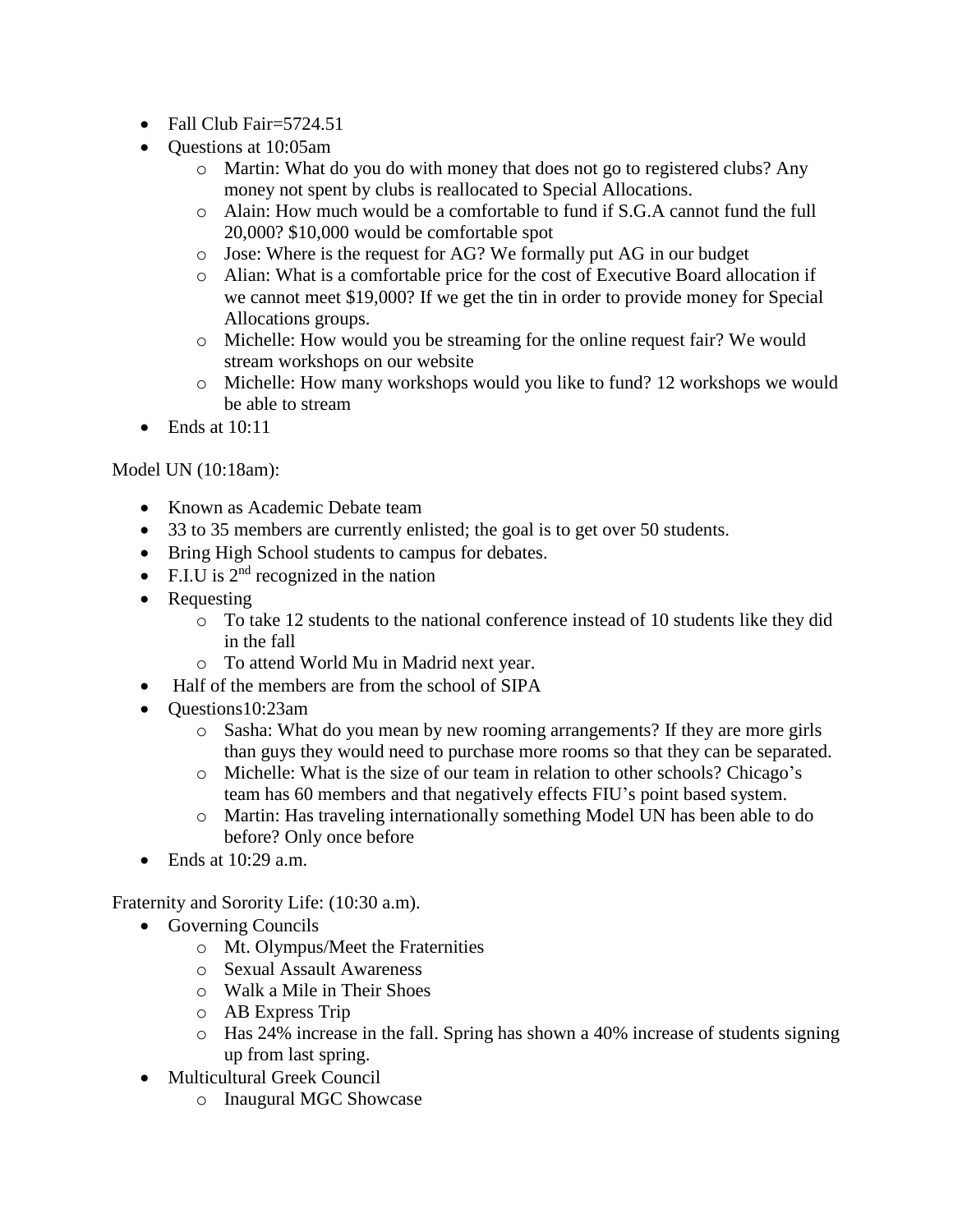- o MGC week
- o BHM Programming
- National Pan-Hellenic Council
	- o Yard Show
	- o NPHC Week (event for students to be exposed to the organization)
	- o Stroll Off
- PanHellenic Council
	- o Women's Empowerment Series
	- o Her Story Awards (is to empower and celebrate the women who are not affiliated)
	- o All Sorority recruitment
	- o Circle of Sisterhood
	- o AB express trip (geared towards sexual trafficking)
- Order of Omega
	- o Faculty & Staff Appreciation Month
	- o HPW & AAW Pit Events
	- o Train the Trainer Series
	- o Greek Awards
	- o Recognized as Chapter of the Year
- FSL Leadership Programming Overview
- Requesting:
	- o Would like to increase Affinity, outreach, Support
	- o Increase Large Scale Greek Community leadership Development
	- o Branding & Marketing
	- o Engaging larger aspects of the FIU Community.
	- o FSL Staff (Graduate Assistant/ Grad Advisor)
- Questions 10:42am
	- $\circ$  Alain: In terms of the undergraduate institute I know that there was a request for it last year. However, SGA was not able to fund that, how was it made possible? We relied on donors and fines given to students if they failed to attend their events.
	- o Alain: Was there a graduate assistant before or is this a new request? Our graduate assistant was funded under another department, however, we have been asked to fund them.
- Michelle moves to extend Questions for 5 minutes.
	- o Michelle: What leadership development event are you planning to do considering how low the budget is? Depends on the level of leadership development.
	- o Michelle: is 15 from 50 members for Order of Omega a typo? Yes it may be a typo
- Michelle moves to extend the Questions for 5 minutes
	- o Michelle: Why is there a decrease in students? 15,000 Greek Aol is transferred for funding.
	- o Martin: Is the increase in request for Leadership Development budget justified? Yes because our memberships is increasing
	- o Michelle: How did PanHellenic Council receive funding for recruitment last year? With money from registration
	- o Ends at 10:57 AM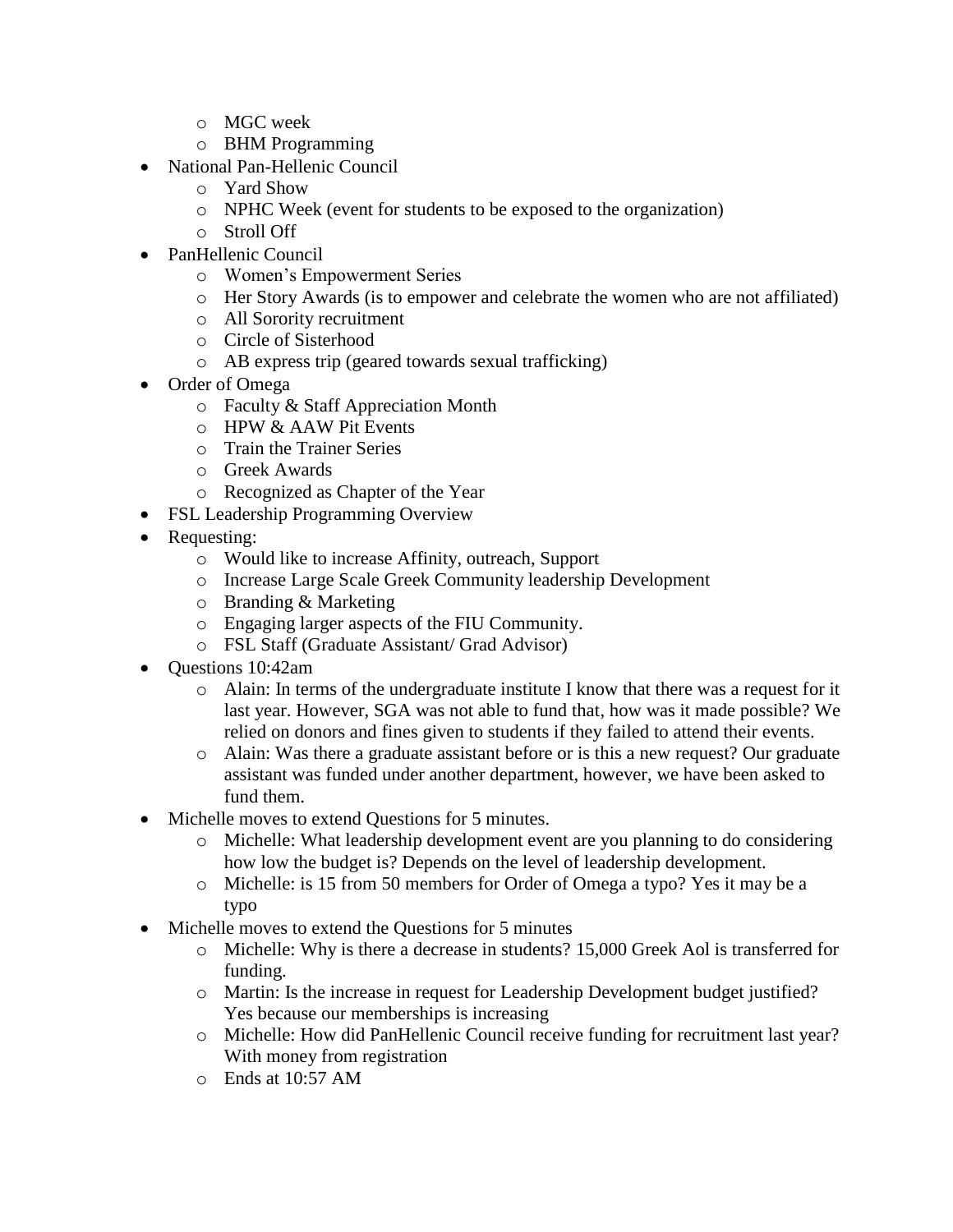Worlds Aids Day Committee: 10:58am

- $\bullet$  Miami ranks 1<sup>st</sup> in the nation with new HIV infections (2015)
- In 2015, FIU Student Health Services observed
- Purpose for FIU Worlds AIDS Day
	- o Provide awareness and education to students
	- o Provide free HIV and STD testing all day for students, faculty, and staff at MMC.
	- o Provide free giveaways
	- o Program Overview
		- Showcased Keynote Speakers
		- Displayed the Names Project AIDS Memorial Quilt
		- Offered free HIV and STD testing on campus
		- More than 200 students attended from night and day event
		- **Program included an evening event**
- Program Assessment
	- o Met program overall goals and objectives
- Requesting for 2017-2018 Budget
	- o Worlds AIDS Day Event Food= \$555.00
	- o World AIDS Day Event Speaker= \$300
	- $\circ$  Ouilt Day Display= \$600
	- o World AIDS Day Event Giveaways= 2,000.
	- o World AIDS Day Misc.=\$250
- **Questions:** 
	- o Alian: Regarding the request for Worlds Day event here at MMC and BBC. What is goal for both events? To increase marketing initiative both in the MMC and BBC.
	- o Alain: If S.G.A is not able to fund the entire amount, what would be a comfortable amount? What are the top 3 line items that are most important? Quilt Display, Worlds Day food, and Worlds Day's giveaways and event t-shirts.
	- o Ends at 11:11 a.m.

## Student bar Association 11:13am

- Requesting
	- o \$78,500.77 to allocate money for student organizations events requested from the law school.
	- o Webinars for students to start watching the type of workshops that young legal professional attend.
	- o More money for Dean's Cup, in order to allow graduate students to connect with undergraduates
- Honoring a Legend event, which will allow students the opportunity to network.
- Law student for a Day event for high school students and undergraduate intuitions to have students to come to FIU and experience what law school is like.
- What do Lawyers do for a day event held 80 people in attendance last year.
- Ouestions:
	- o Alian: With the biggest increase in funding for individual student organizations. How many organizations were you able to help this year and how would you justify the \$10,000 increase? We have about 15 to 20 student organizations, 10 of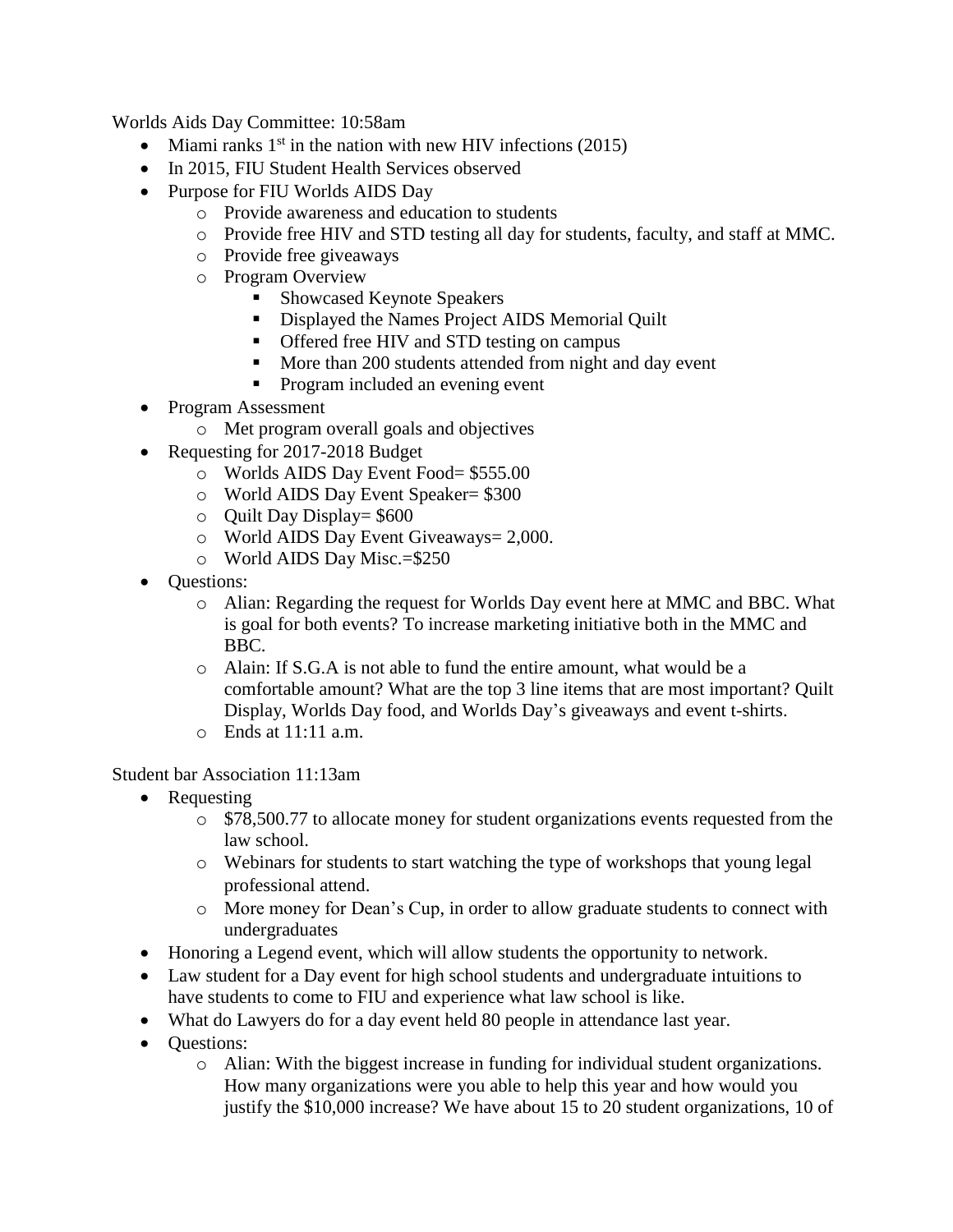the organizations are active, and 4 organizations were newly formed this year. 13 of those organizations did 4 events each semester

- o Alian: How is the school of law attracting undergraduates here at FIU? These events are going to be advertised more to the student body and some events are going to be geared only towards FIU students.
- $\bullet$  Ends at 11:32 a.m.

Residence Hall Association: 11:37 A.M.

- Programming (\$2,000)
	- o RHA gives back to its constituency
	- o Hoping to enhance level of programming
- Conferencing (\$2,000)
	- o Would like to attend more conferences, receive more recognition, and showcasing the excellence of FIU's community
	- o Where able to receive state wide awards
- Marketing  $(\$2,000)$ 
	- o 28% students are aware and active in RHA
- Goal is to decrease the number of students who are not aware of RHA.
- Ouestions:
	- o Michelle: How many students do you take now to the conferences? Would the increase help to take more students? Yes, the increase in money will go to having more students attend the conferences.
	- o Alian: What are the most important line items to the least important? The most important is programming, conferencing, and then marketing.
	- o Martin: What falls under Operating Expenses and Misalliances? Several items like popcorn machine and cotton candy machine fall under those categories because they don't charge for housing to use.
- Ends: 11:15 A.M.

## SGA Main Office: 11:22 A.M.

- Requesting
	- o \$28,200 increase for new office furniture and the addition of new phone lines
	- o \$128 for copier monthly fees.
	- o The ability for the student assistants to work longer in order for organizations to use the conference room after 5pm.
	- o A graduate assistant that would help with additional training, attended cabinet and senate meeting. They would be required to work 20 hours
- Questions:
	- o Alian: What is the most important line item? A graduate assistant and the \$71, 000
- $\bullet$  Ends: 11:36 A.M.

GC Room Reservations: 11:37 A.M.

- Same request as last year
- Operating in last year fund now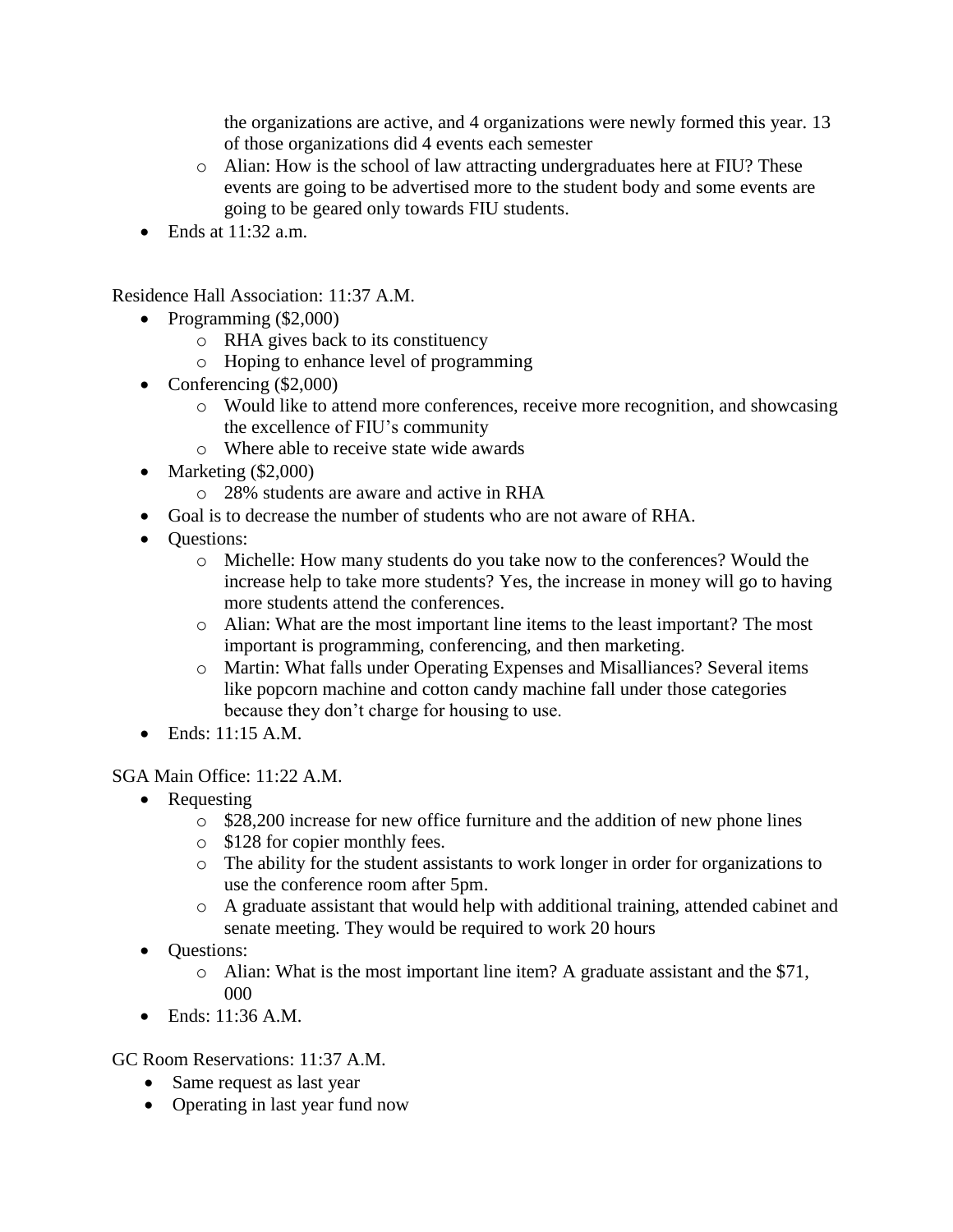- SGA takes a percentage per room reservation
- Maybe be a flat percentage fee added, but room reservations are tight.
- Room cancellations and tech are not included within the budget.
- Orientations and 10 transfer orientations that are in this budget year
- Ouestions:
	- o Alian: Has the full funding amount been used? No, but it has gotten close
	- o Alian: If the full amount is not used, where does it go? ACB for later usage
- $\bullet$  Ends: 12:14

Outside Room Reservations 12:15pm

- Requesting
	- o more money because of facility charges such as table deliveries tables.
- More organizations are tabling outside for purposes of GC always being crowded.
- It was found that 100 different deliveries occurred in one quarter
- Questions
	- o Alian: Is it possible to consolidate room rental agreement? Yes, if it is outside the 150 we can make it into the one document.
- $\bullet$  Ends at 12:23 PM

Medical Student Council 12:28 pm

- Up to 40 different organizations within the medical school
- Program Priorities have increased to 140 programs, only 39 were only able to be funded.
- Out of the 35 conferences, only 14 were funded from SGA
- Purpose for programming is to create a bridge for all kinds of students within FIU
- Pre-medical Undergraduate Mentoring Program is used for medical students to help undergraduate students get into medical school
- Roads to medicine event is for undergraduate to get advised on how they can get into medical school.
- MedX is alumni to share their experience within the medical field to undergraduate
- 2016-2017 fee amount for enrollment has increased almost double but the funding has not.
- Requesting
	- o Expand professional development
	- o Continue Health and Wellness initiative
	- o Expand community outreach
	- o Expand undergraduate mentoring and inter-professional collaboration
	- o Expand international experiences
	- o Expand dean's program with the law school
	- o STEM Saturday to help children with their science project
- Questions
	- o Alian: What are the top three most important line items? First is the Health Fair because it benefits students more, second is Professional Development, and lastly the Undergraduate Mentoring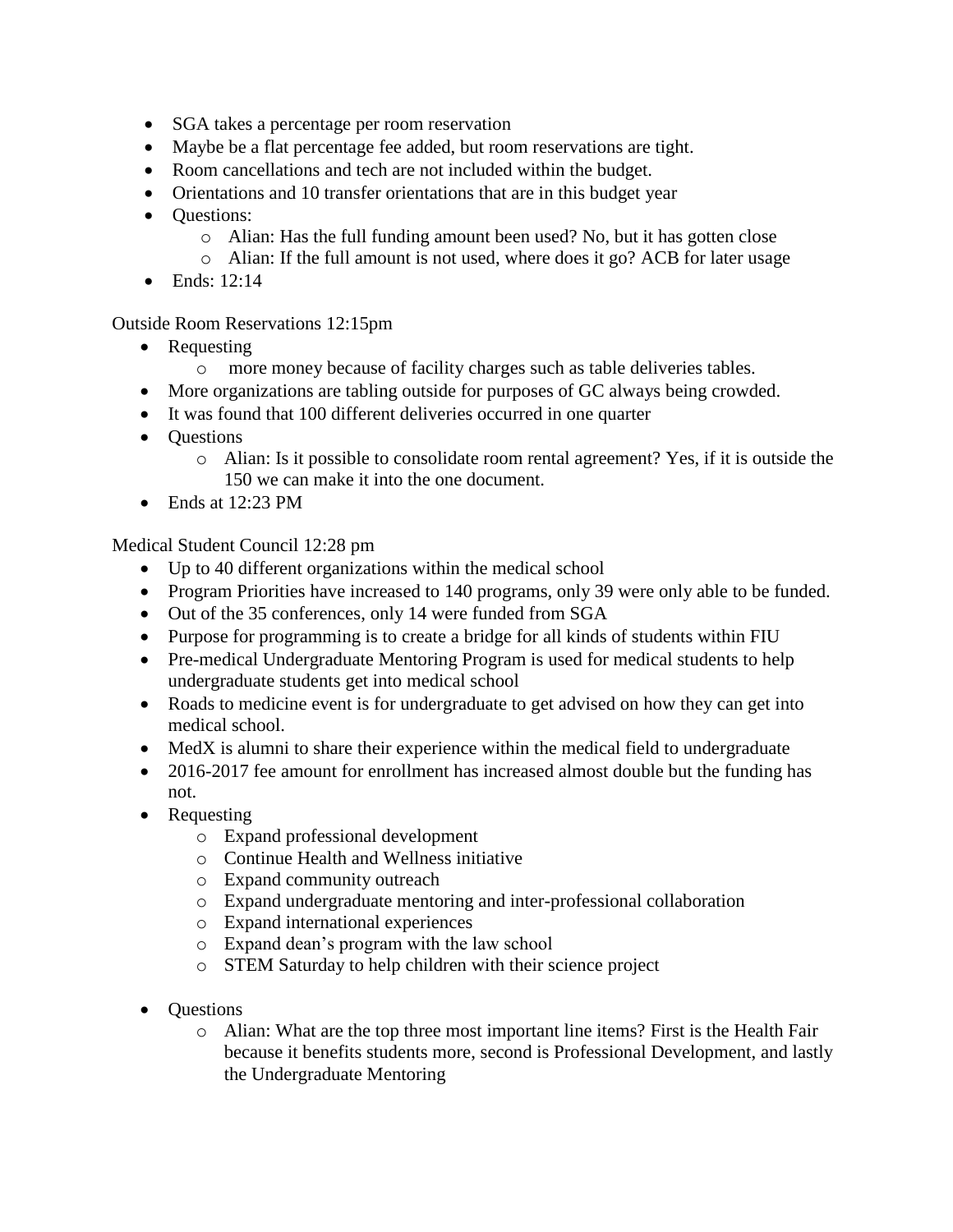- o Marin: Can you justify the amount for the Intern Professional events and Team Building? The cost varies depends on the resources needed.
- Michelle moves to expanded questions and answers period to 10 minutes
	- o Michelle: Can you go into more depth on the Brazing Software? Allows students and the community to connect without being present
	- o Alian: Would funding be available for the future? It varies because it depends on how many programs students conduct.
- $\bullet$  Ends at 12:46 PM

Break for Lunch: 1:00 PM

Sasha motions the open the floor for budgets

GPSC (1:50pm)

- Slight decrease in executive branch of 2,000 and medallion & stools
- Slight increase 24,000 of emoluments due to new positions that have been added to revamp SGA
- Student Engagement line has been added as requested by e-board
- Requesting
	- o \$250,000 increase in the budget
	- o \$10,000 for the G-Saw event
- Graduate funding was cut off for fall and spring due to the new online application.
	- o Fall: served 110 students and denied 72 students
	- o Spring: served 140 students and denied 120 (60,000 was needed to fund the denied students).
- Grad Scalars provide graduates to network and collaborate in projects
	- o Fall: served 150 students (ran out of food)
	- o Occur throughout the semester, particularly once a month.
- G-Saw
	- o Graduate students are allowed to present their projects
	- o Last year they spent 16,00-18,000
- **Questions** :
	- o Alain: Can the statistics on graduate funding on other schools be sent? Yes
	- o Martin: Did you deny students to fill out the application? Online applications are not programmed to close but a notice is sent out to students stating that they are no longer accepting applications.
- $\bullet$  Ends 2:19PM

Campus Life MMC (2:21pm)

- Operations
	- o Manage 3-4 OPS students
		- 2016-2017 supporting 5 graduate students- 60,000
- Week of Welcome sponsor \$20,000
- Athletic Collaborations \$6,000
- Culture Crawl \$2,000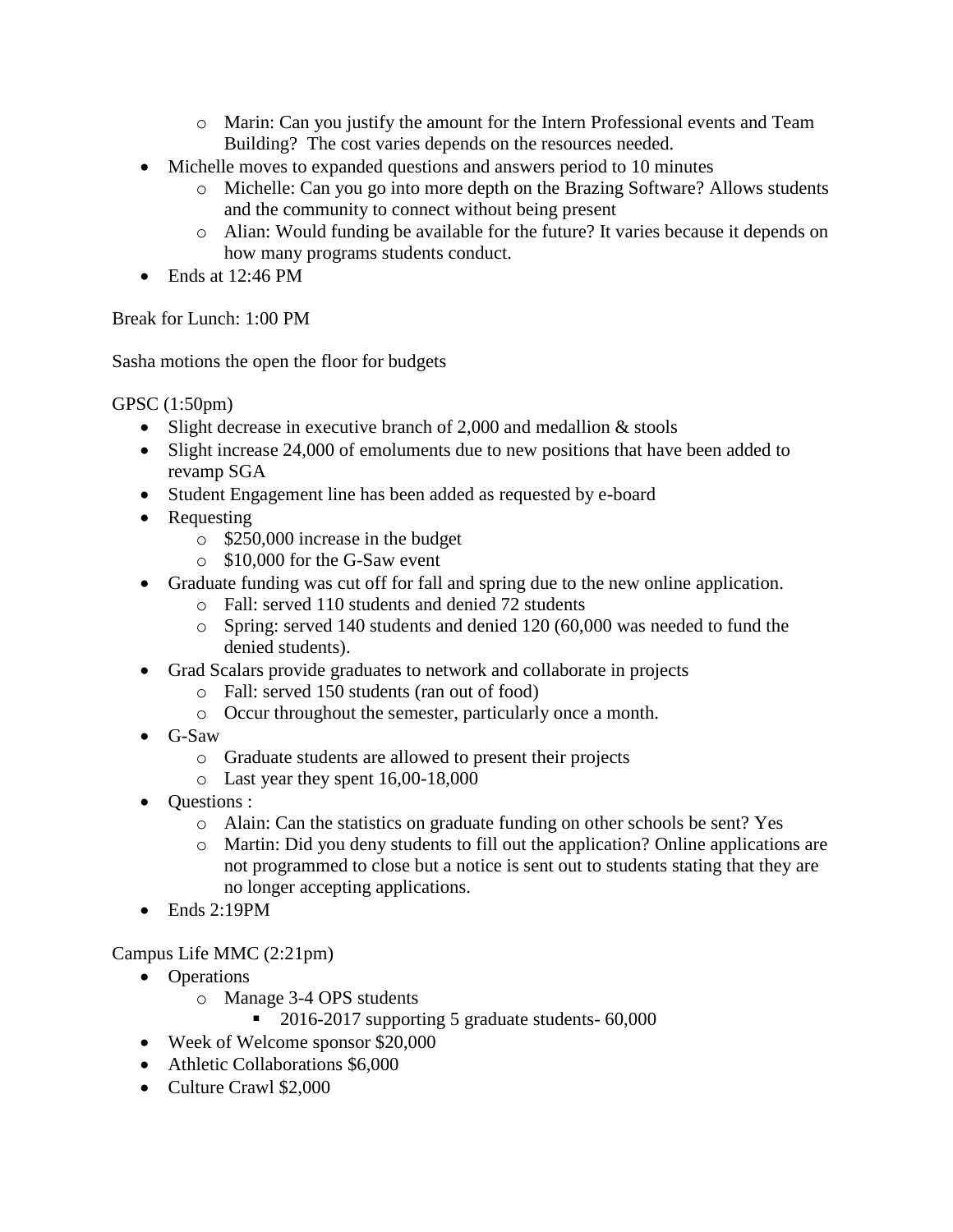- Special Projects
	- o DC Fly in \$20,000
	- o Campus Life Ambassadors \$2,000
	- o Fork n Key \$35,000
	- o ASI- Academic Success Initiative \$1,000
- Summer fest
	- $\circ$  Has grown over 4,000 students in attendance (3,000 students and over 1,000 community revenue)
	- o Has been consistent on generating income
	- o Budget allocated from Campus Life- \$80,000
		- **Much of the expense goes to production and artist**
		- **Security**
		- Marketing
		- **Giveaways**
- Fork  $&$  Key
	- o Create an intimate space to engage a celebrity
	- o 38 guests were invited with similar background; students, staff, and faculty.
- Athletic Collaborations
	- o Over 500 students in attendance on average
	- o Provides food & games
- DC Fly In
	- o 10 students were chosen from 40 applications
	- o Goal is to get students to get a career in DC
- Requesting
	- o Online Engagement
		- Record 12 events- fall and spring
	- o Fork & Key
		- Average speakers range \$30,000-\$80,000
	- o SummerFest
		- Bigger talent/artist
			- R3hab- \$25,000
			- Bass Jackets \$25,000
			- GTA- \$20,000
		- **Giveaways** 
			- Glow Batons \$6,000
- **Ouestions:** 
	- o Michelle: Where would the program manger be? Will be housed inside using orgosync and have an online club affair, and will help with homecoming
- Martin moves to extend the questions and answers for six minutes.
	- o Alain: Is there a way for a graduate assistant to be a program manger? Graduates are not allowed to work more than 20 hours, which poses a problem, and there are no longer waivers for graduates to work.
	- o Alain: If S.G.A is not able to fund Summerfest what would happen to it? It does not seem possible to go beyond last years if it is not fully funded.
	- o Alain: Is the Fork and key event new and how was it paid for?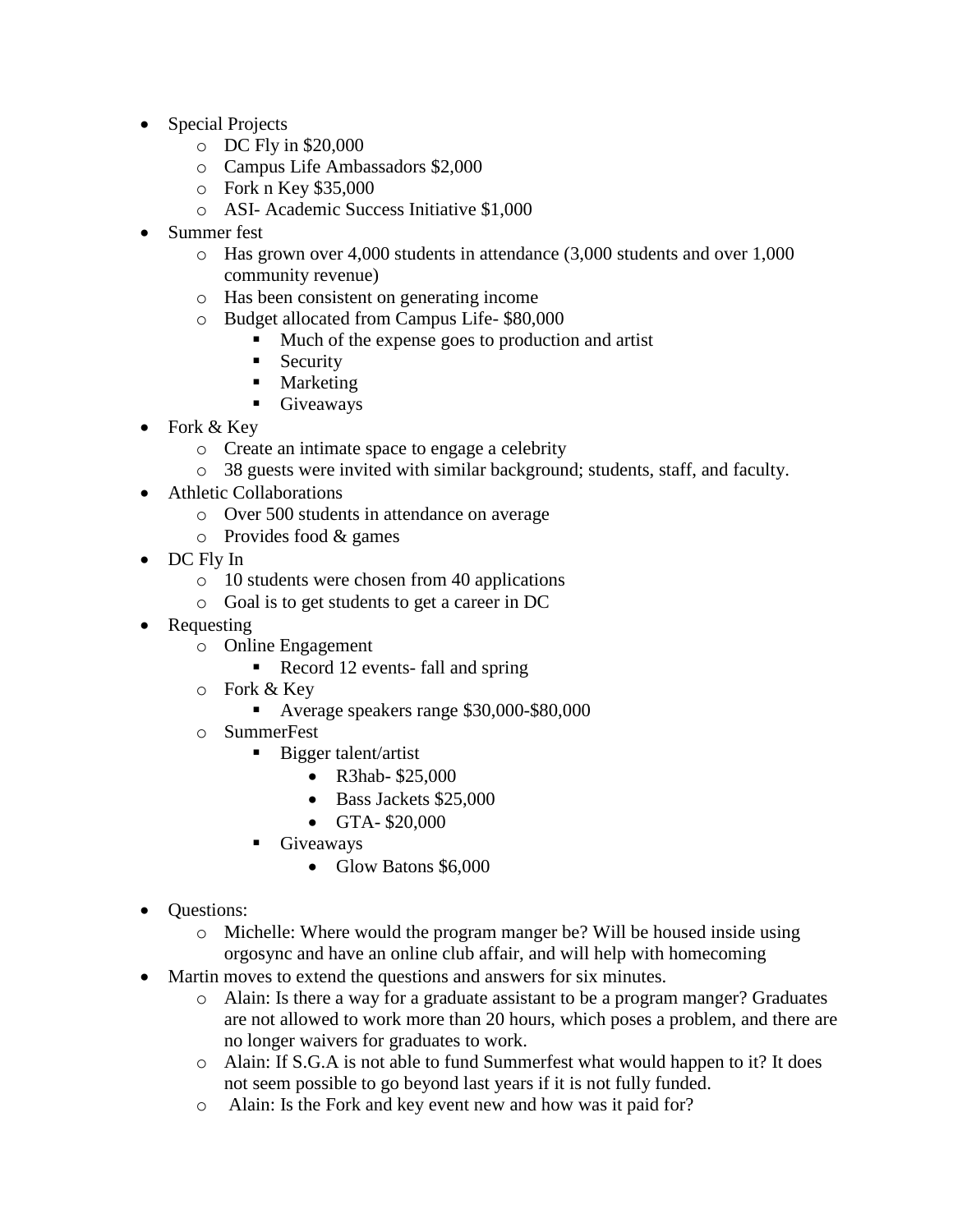- Yes it is new and it was funded because there weren't any unforeseen events.
- o Alain: If the \$2,000 is not funded what would happen? There would only be one fork and key event for the year in order to scale back
- $\bullet$  Ends at 2:47

Student Programming Council (2:49pm)

- Budget Categories
	- o Comedy
	- o Special Events
		- large scale events such as Block Party
	- o Pop-Events
	- o Movies
		- **Provide every Friday**
	- o Lectures
	- o NACA
		- Provides education for hosting big events
	- o Uproar
	- o Co-Sponsor
- Accomplishments
	- o Co-Sponsored events with
		- CAPS, BSU, MPAS, Summerfest, Panther Life, etc.
- Requesting 2016-2017 Budget Increase on the following items
	- o Concentrated Areas
		- $\blacksquare$  Uproar- +\$20,000
		- $\blacksquare$  Marketing- +\$5,000
			- Flyers, Tabling, Street time, GC Stickers, etc.
		- Special Events- $+$ \$12,000
			- SPC takes over Miami, 87 students attended
		- GA Stipend- \$7,500
		- Pop Up Events- \$6,000
			- Includes resources
		- $\blacksquare$  Movies- \$3,000
- Online Student
	- o Request amount
- Goals
	- o Expand marketing and target audience
	- o Improve the overall quality of comedy shows
	- o Create more educational events and collaborate with campus departments and professional
- Michelle moves to an 5 minute extension
- Questions:
	- o Martin: Are SPC events only for FIU students? Not all events are some such as the movie events, allow students to bring a plus one.
	- o Alain: What was the attendance for Uproar? 320,000